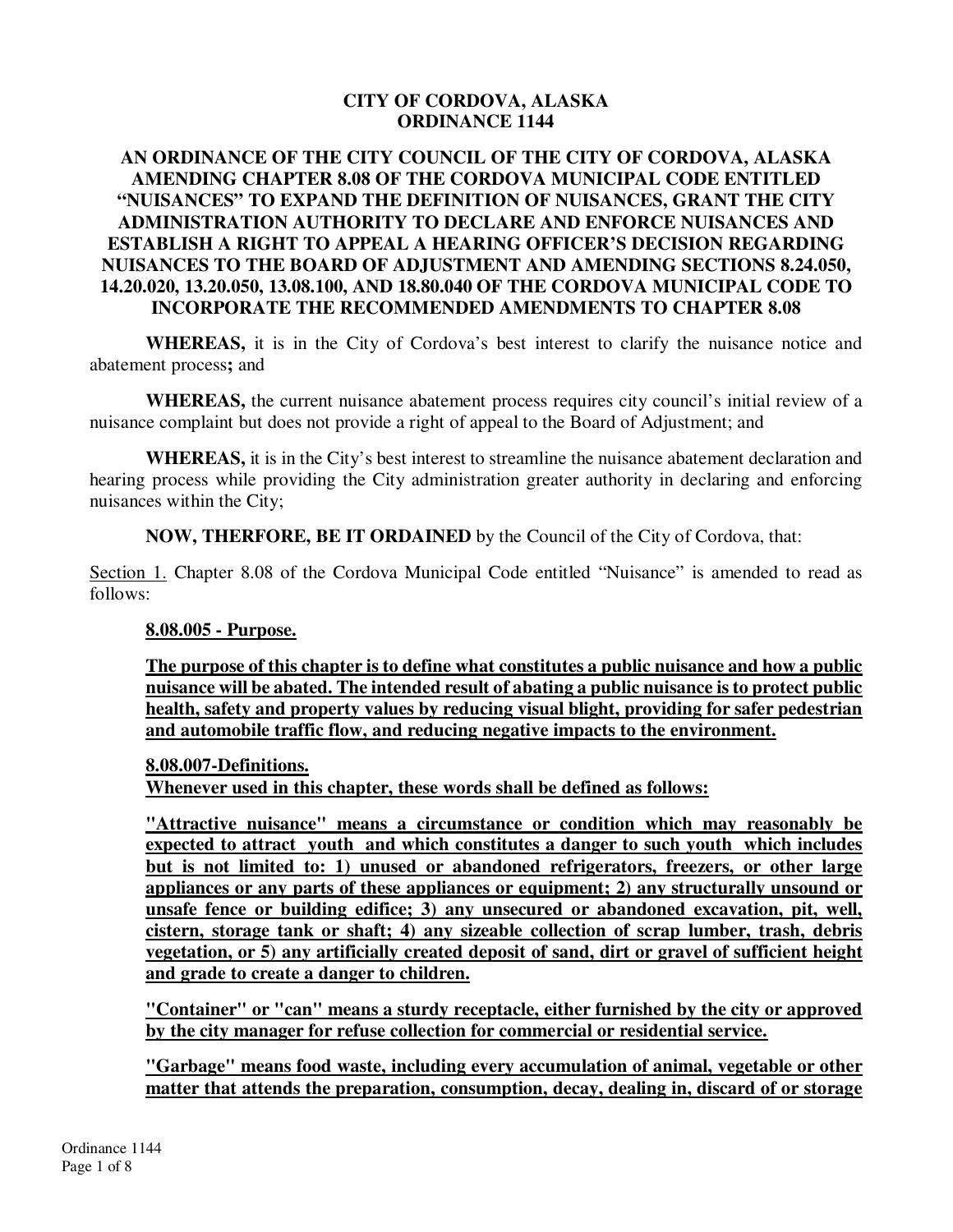**of meats, fish, fowl, fruit or vegetables, including the cans, containers, wrappers or other tangible items wasted or used along with such materials.** 

**"Hearing officer" means any person retained by the city manager or his or her designee but shall not be a city employee directly involved with declaring or abating nuisances within the city.**

**"Junk" means any worn-out, wrecked, scrapped, partially or fully dismantled or discarded tangible material, combination of materials or items such as chemicals, building materials, machinery, metal, rags, rubber, paper, plastics and wood that cannot without further or additional alteration and reconditioning be used for their original purposes.** 

**"Liquid waste" means garbage, human and/or animal waste, litter, refuse, rubbish and other unwanted or discarded matter with sufficient liquid content to be free flowing.** 

**"Litter" means "litter" as defined in section 8.32.010 of this code.** 

**"Public nuisance" means any act or condition forbidden by any provision of this chapter and any act or condition that annoys, injures or endangers the safety, health, comfort, senses or repose of the public or any portion thereof or neighborhood within city boundaries or is an obstruction to the comfortable and safe enjoyment of public or private property.** 

**"Rubbish" means all solid waste, liquid waste, garbage, junk, litter, ashes, combustible wastes and noncombustible wastes including grass clippings, hedge trimmings under three feet in length, paper and small light scrap lumber.**

**"Rubble" means brushwood, heavy yard trimmings which cannot be conveniently cut into three-foot lengths, discarded fence posts, ashes, cinders, street sweeping, catch basin muck, concrete, mortar, stones, bricks, scrap metal or other similar construction materials, trees or materials resulting from the erection or destruction of buildings.**

**"Solid waste" means garbage, human and/or animal waste, litter, refuse, rubbish and other unwanted or discarded matter with insufficient liquid content to be free-flowing.** 

8.08.010 –Creation or maintenance prohibited.

No person may create or maintain a public nuisance, or permit a public nuisance to occur on property that the person owns or controls. **No person shall create, maintain or permit a public nuisance.**

8.08.020- Public Nuisances **designated.**

In addition to public nuisances under other provisions of law or this code, the following are public nuisances: **public nuisances include but are not limited to the following acts and conditions:** 

A. The keeping of a place where activities are conducted in violation of law;

B. All ditches, drains, wells, pools, cisterns, bodies or containers of water in which mosquitoes breed or are likely to breed, or which are so constructed, formed, conditioned or situated as to endanger the public health or safety;

C. Rank weeds or grass, carcasses, accumulations of manure, refuse or other things, which are, or are likely to be, breeding places for flies, mosquitoes, vermin or disease germs;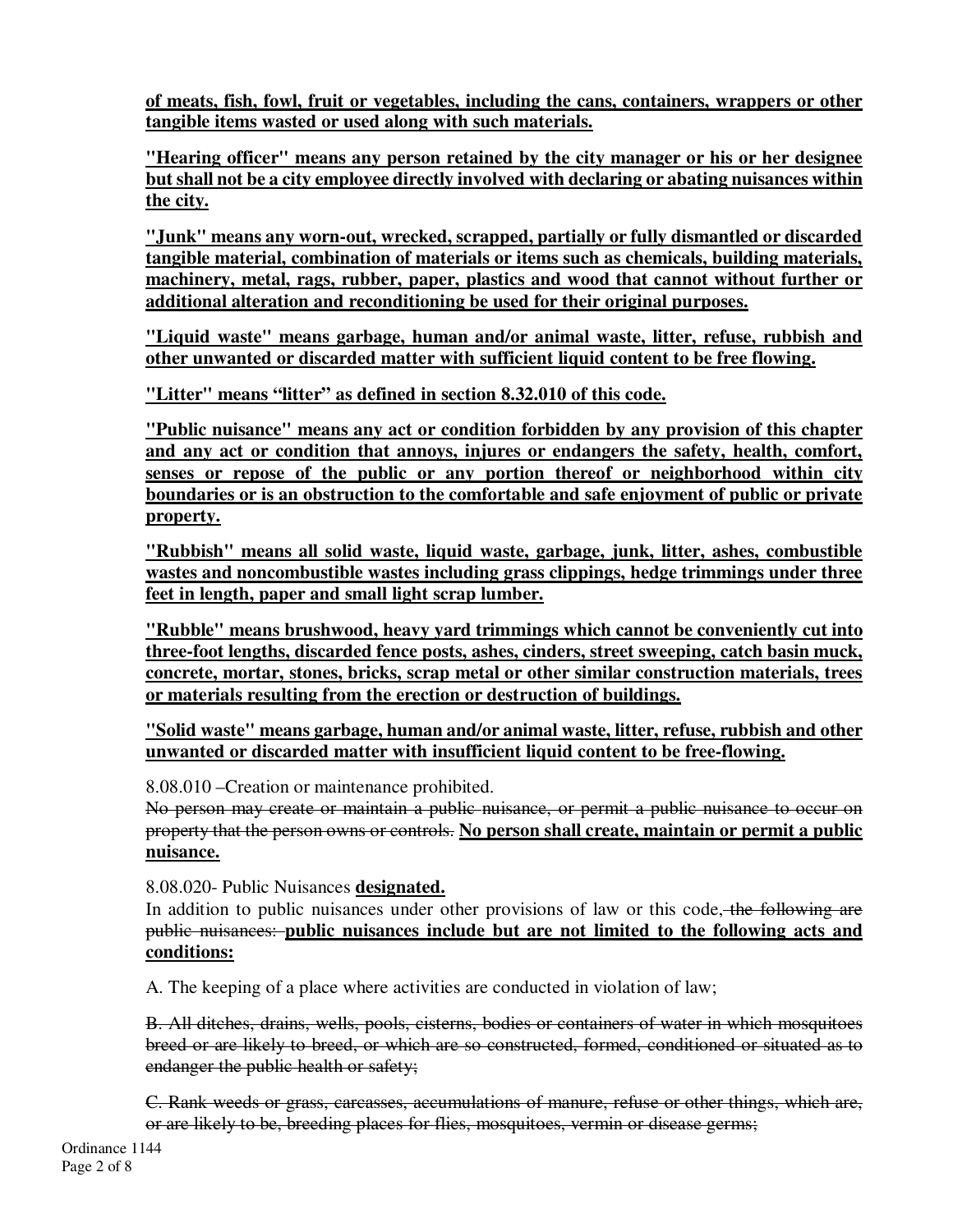D. Any pit, hole or excavation which is so constructed, formed, conditioned and/or situated as to endanger public safety;

## **B. Plowing or dumping of snow from a premises upon a city street or other public property without prior written authorization from the city manager;**

F. Permitting or enabling any premises to be inhabited by one or more feral cats. A feral cat is a descendant of a domesticated cat that has returned to the wild, as distinguished from a domesticated cat that has been lost or abandoned.

**C. Abandoned and Unoccupied Buildings. No person shall allow vacant, unoccupied or abandoned buildings except those that have been boarded up at all doors, windows and other openings sufficiently to prevent ingress, or otherwise secured.** 

**D. Attractive Nuisances. No person shall allow, maintain or permit an attractive nuisance to exist.** 

**E. Dangerous Excavations. Any swimming pool, basement, gravel pit, ditch or other excavation in the earth more than three (3) feet in depth shall not be kept, maintained or permitted to be in an uncovered, unprotected or otherwise dangerous or hazardous condition.** 

**F. Disposal of Rubbish on Another's Property. No person may deposit or place rubbish upon a street, alley or a municipally owned property or upon any property owned by another, or in a refuse container owned by another except if with the consent of the owner and for the purpose of collection.** 

**G. A controlled burn that generates smoke that prevents a neighboring property owner from enjoying the owner's property** 

**8.08.024 - Garbage, junk and rubbish—Disposal and storage.** 

**A. No person may discard or place any garbage, litter, junk, rubbish, manure or other wastes upon public property not set aside by law as a refuse—disposal site or sanitary fill, or upon any private property not maintained as a junk or salvage yard in accordance with applicable state and local law. No owner, lessee, agent or occupant shall allow or permit any junk, litter, garbage or rubbish to remain on any property owned or controlled by him that is not maintained as a junk or salvage yard in accordance with applicable state and local law, nor fail to maintain premises subject to his control free of garbage, rubbish, junk or other wastes in a manner approved by law.** 

# **8.08.026 - Transportation—Dumping.**

**No person shall deposit, dump, abandon, throw, scatter or transport rubbish, solid waste, liquid waste, or other tangible material in any manner as to cause the littering of any public or private property, street, alley, ditch, drain, watercourse or gutter.** 

## **8.08.028 - Unsightly premises.**

**No person shall maintain property, including but not limited to building exteriors, in such condition as to become so defective, unsightly, or in such condition of deterioration or disrepair that the same causes appreciable diminution of the property values of surrounding property or is materially detrimental to nearby properties and improvements. This includes but is not limited to the keeping or disposing of or the scattering over the property or premises of any lumber, junk, trash or rubbish; abandoned, discarded or**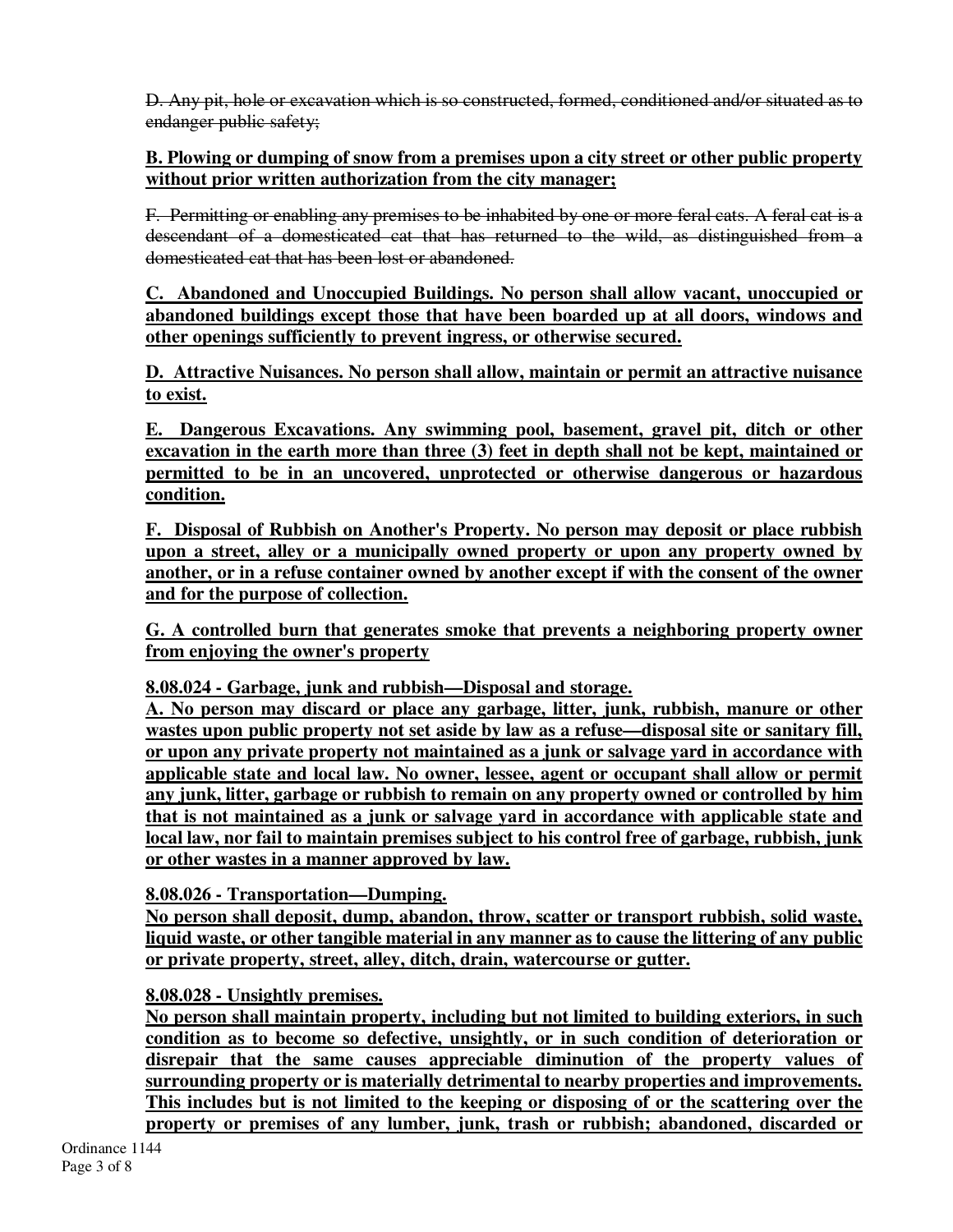**unused objects or equipment such as automobiles, furniture, stoves, refrigerators, freezers, cans or containers; stagnant water or excavations; or any device, decoration, design, fence, structure, clothesline or vegetation that is unsightly by reason of its condition or its inappropriate location.** 

8.08.030 - Nuisance abatement.

A. The city manager, any other city official or **any person** resident may submit to the city council **notify** the **City Manager** a written statement describing an alleged **of an alleged** public nuisance**.**, and requesting that it be abated. **Complaints made by private individuals or entities may be submitted to the City Manager in writing and must contain the name of the complainant, location of the property, and the alleged nuisance. The city manager or his or her designee may act on any complaint.** 

B. **Prior to abating a nuisance, except as provided in subsection F of this section, the city manager or his or her designee shall issue a notice of nuisance violation and order of abatement.** Except as provided in subsection E of this section, **The** city manager shall give written notice of the public nuisance allegation to **all owners of the property; the person believed to be responsible for such violation if different from the owners of the property; and any person names as beneficiary in any recorded deed of trust related to the property .** the owner of the property that is the location of the alleged public nuisance, and to any other person alleged to be responsible for causing the public nuisance. The notice shall be given by certified mail, return receipt requested, and by posting at the location of the alleged nuisance**.**, **The notice shall** describ**eing** the alleged nuisance**, order the abatement of the nuisance,** and stateing **notify the recipient** that the nuisance will **may** be abated **by the City no earlier than 30 days after the date the notice was mailed. The notice shall also notify the recipient of the right to a hearing before a hearing officer if requested in writing within30 days of the date on which the notice was mailed.** unless the recipient of the notice requests a hearing in writing within twenty days after the date of the notice.

C. **Any person to whom notice of abatement is sent or is required to be sent under subsection B of this section may request a hearing. The appealing party must file a written request for a hearing with the city clerk specifying the reasons for the hearing.** Within twenty 30 days after a timely request for a hearing, a hearing officer **appointed by the city** shall hold a public hearing on whether the alleged public nuisance exists, and whether the public nuisance should be abated under this section. Notice of the hearing shall be given in the same manner as notice of the public nuisance**.** allegation.

**D.** At the hearing, each participant may present its own evidence and cross-examine other parties' witnesses. The hearing officer shall conduct the hearing in an informal manner and shall not be bound by technical rules of evidence. **The city manager or his or her designee**The person requesting abatement of the public nuisance shall bear the burden of establishing that the public nuisance exists and that it should be abated under this section.

**E**. **No later than 30 days after the** At the conclusion of the hearing, the hearing officer shall prepare a written decision **containing the hearing officer's decision and his or her basis for that decision**. A copy of such decision and reasons therefor shall be provided to the **parties to the appeal.**person requesting abatement of the public nuisance and the owner of the property where the alleged nuisance is located and to any other person responsible for causing the public nuisance. **The written decision shall contain a notice to the parties stating that**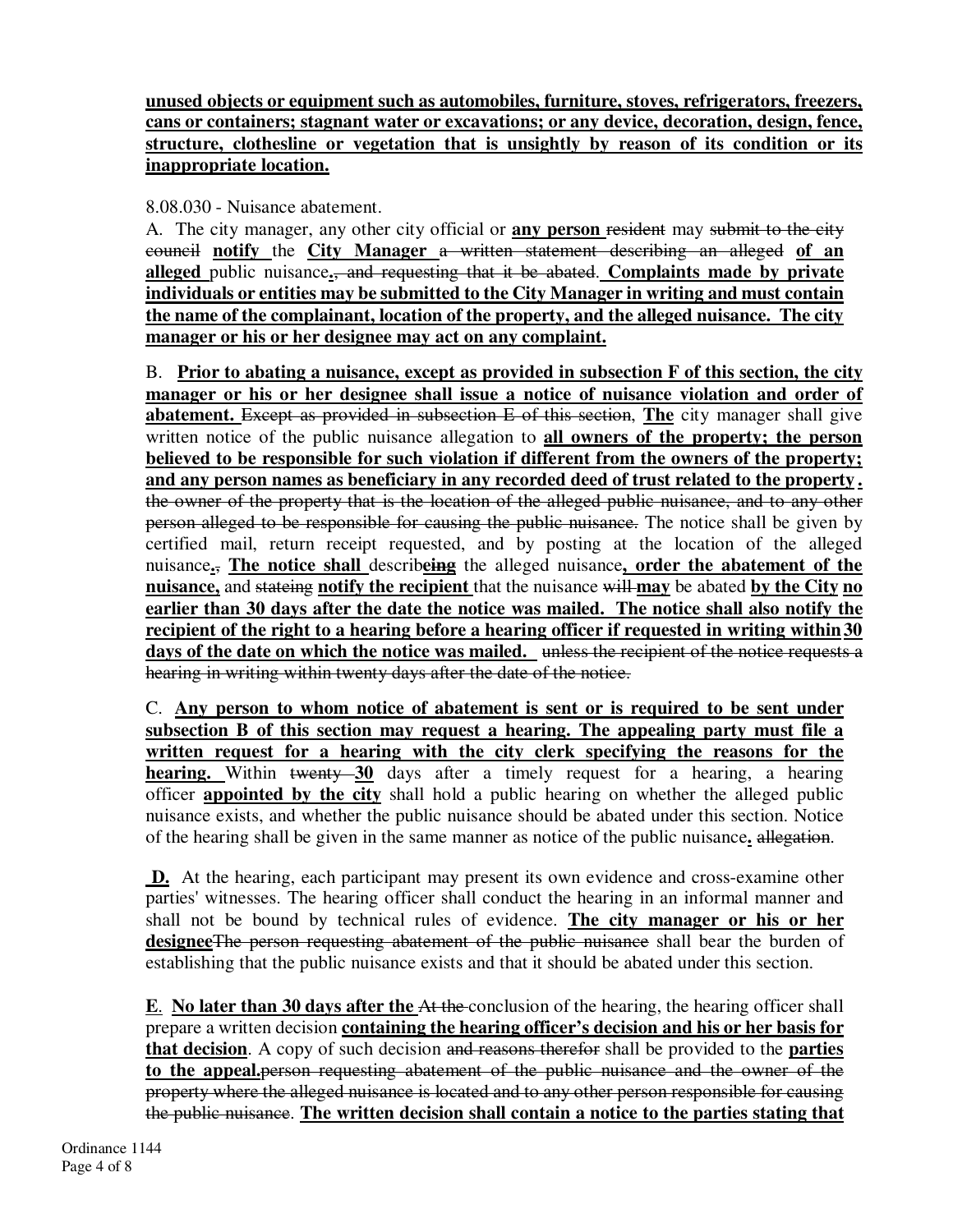**the parties have 30 days to appeal the hearing officer's decision to the Board of Adjustment.** If the hearing officer finds that a public nuisance exists, the hearing officer shall direct the owner or other person responsible for causing the public nuisance to abate it within a specified time. If the owner or other person responsible for causing the public nuisance does not abate it within the specified time, the city manager **or his or her designee may**shall abate the public nuisance**.** at the expense of the property owner or other responsible person.

**F.**G. The city manager **or his or her designee** may abate a public nuisance that constitutes a grave and immediate danger to the public peace, health, safety, morals, or welfare, without a prior hearing under subsection B of this section.

**G.**H. The city manager **or his or her designee** shall keep an account of the cost of the abating a public nuisance. The costs and expenses incurred by the city in such abatement shall be chargeable to the owner or other responsible person, and may be recovered by the city in a civil action.

**H.**I. The procedure for abating a public nuisance in this section is cumulative and in addition to any other procedure authorized by law.

## **8.08.035-Board of Adjustment Appeal**

**A. The city or any party participating in an appeal to the hearing officer may appeal to the Board of Adjustment within 30 days after the hearing officer mails his or her written decision.** 

**B. The appealing party must file a written notice of appeal with the city clerk specifying the basis for the appeal.** 

**C. The Board of Adjustment shall provide notice of the hearing in the same manner as the notice of hearing before the hearing officer.**

**D. The hearing before the Board of Adjustment shall provide each party with fifteen minutes to present their argument. No new evidence may be presented before the Board of Adjustment. The filing of an appeal shall stay all proceedings in the matter until a determination is made by the Board of Adjustment.** 

## **E. The Board of Adjustment shall issue a final written decision within 60 days of the hearing.**

Section 2. Section 8.24.050 of the Cordova Municipal Code entitled "Nuisance" is amended to read as follows:

8.24.050 - Nuisance defined.

A controlled burn that generates smoke that prevents a neighboring property owner from enjoying the owner's property is a nuisance **under section 8.08** and must be extinguished immediately upon request of the fire department.

Section 3. Section 14.20.020 of the Cordova Municipal Code entitled "Definitions" is amended to read as follows: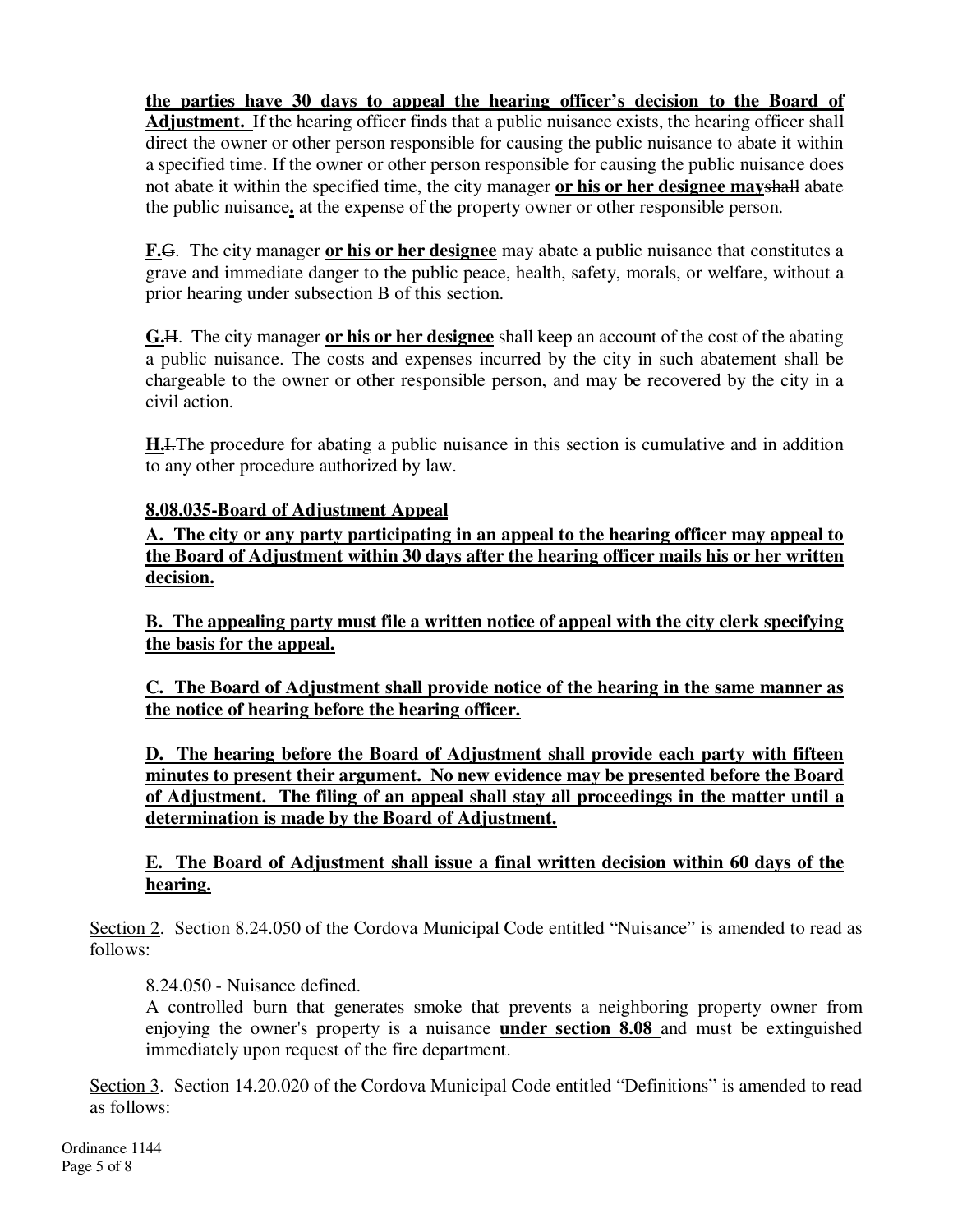In this chapter:

"Authorized collector" means a person with whom the city has contracted or whom the city has licensed to collect and dispose of refuse.

"Bag" means a refuse bag constructed of either polyethylene or paper approved by the city manager for indoor and outdoor storage of dry, wet and flammable refuse.

"Commercial service" means service that is not residential service.

"Container" or "can" means a sturdy receptacle, either furnished by the city or approved by the city manager for refuse collection for commercial or residential service.

"Garbage" means food waste.**, including every accumulation of animal, vegetable or other matter that attends the preparation, consumption, decay, dealing in, discard of or storage of meats, fish, fowl, fruit or vegetables, including the cans, containers, wrappers or other tangible items wasted or used along with such materials.** 

"Holiday" means a recognized city holiday under Section 4.48.040.

"Refuse" means all forms of solid waste including garbage and rubbish, but excluding rubble.

"Residential service" means service to one or more dwelling units.

"Rubbish" means grass clippings, hedge trimmings under three feet in length, paper and small light scrap lumber.

"Rubble" means brushwood, heavy yard trimmings which cannot be conveniently cut into threefoot lengths, discarded fence posts, ashes, cinders, street sweeping, catch basin muck, concrete, mortar, stones, bricks, scrap metal or other similar construction materials, trees or materials resulting from the erection or destruction of buildings.

Section 4**.** Section 13.20.050 of the Cordova Municipal Code entitled "Nuisance declared-Violation" is amended to read as follows:

13.20.050 – Nuisance **Violation** declared-Violation.

A. Any marquee, hood, canvas or cloth awning, or any sign erected within the jurisdiction of the city that does not conform to the requirements of this chapter shall be deemed a public nuisance as a matter of law **a violation of this chapter**.

B. Upon finding that any object described in subsection A of this section does not conform to the requirements of this chapter, the city shall provide written notice of noncompliance **violation** to the owner. The owner shall have two days from receipt of that notice to bring the object into compliance or otherwise abate the nuisance **violation**. If the owner fails to do so, the city may then remove the object or otherwise effect compliance without further notice. The owner is liable for all expenses incurred by the city in effecting removal or compliance after the two-day period expires.

C. Failure to obey or otherwise comply with any provision of this chapter or any rule, order or regulation issued thereunder is a violation. The minimum penalty upon conviction of a single violation of this chapter shall be a fine of fifty dollars.

Section 5**.** Section 13.08.100 of the Cordova Municipal Code entitled "Nuisance declared-Violation" is amended to read as follows: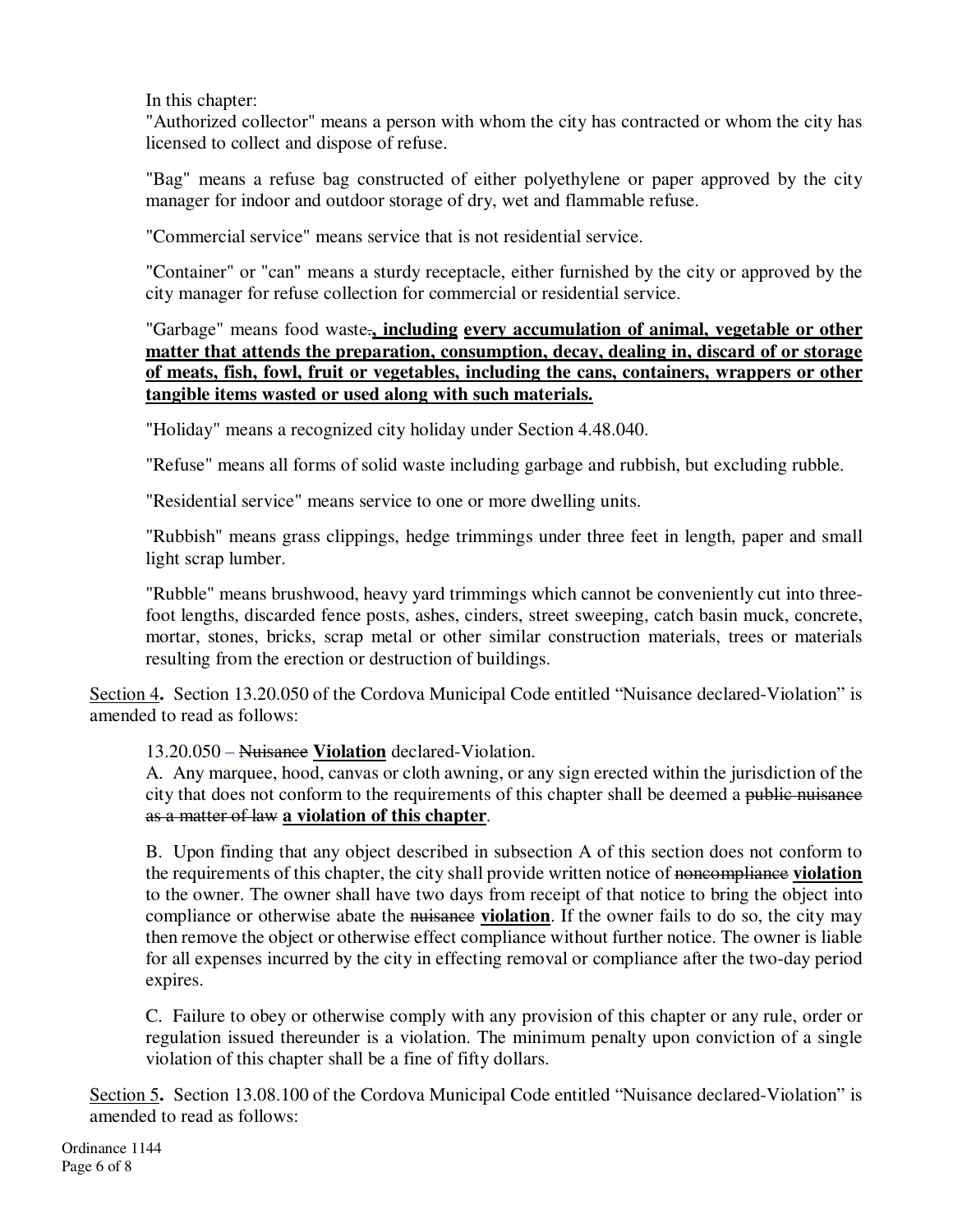13.08.100 - Nuisance declared-Violation.

A. Any coal chute, freight chute or other opening in the sidewalk of the city not in compliance with Section 13.08.090 of this code shall be deemed a public nuisance as a matter of law **subject to the penalty set forth in (B) of this section.**

B. Failure to obey or comply with that section or any other provision of this chapter or any rule, order or regulation issued thereunder shall be a violation. The minimum penalty upon conviction of a single violation of this chapter shall be a fine of fifty dollars.

Section 6**.** Section 18.80.040 of the Cordova Municipal Code entitled "Nuisance Nonconforming building or structure" is amended to read as follows:

18.80.040 - Nuisances Nonconforming building or structure.

Any building or structure set up, erected, built, moved or maintained, or any use of property contrary to the provisions of this title shall be and the same is declared to be unlawful and a public nuisance **violation of this title** and the city attorney shall, upon order of the city council, immediately commence action or actions, proceeding or proceedings, for the abatement, removal and enjoinment thereof, in the manner provided by law, and shall take such other steps and shall apply to such court or courts as may have jurisdiction to grant such relief as will abate or remove such building, structure or use, and restrain and enjoin any person from setting up, erecting, moving, or maintaining any such building or structure, or using any property contrary to the provisions of this title.

Section 7**.** Section 18.52.050 of the Cordova Municipal Code entitled "Junkyards- Declared nuisance when" is amended to read as follows:

18.52.050 - Junkyards—Declared nuisance when.

Regardless of any other provision of this title, any junkyard as defined in this title, which after the adoption of the ordinance codified in this title exists located in any district other than an I district as nonconforming use, is declared to be a public nuisance and shall be abated, removed or changed to a conforming use within two years thereafter **of adoption of this section.**

Section 8**.** Section 18.46.040 of the Cordova Municipal Code entitled "Nuisance Violation and removal" is amended to read as follows:

18.46.040 - Nuisances **Violation** and removal.

A. A wind energy system shall be erected and maintained plumb, level, and true and shall be repaired, painted, and maintained in accordance with this chapter, any manufacturer's recommendations and instructions, and with industry standards for wind energy systems.

B. A demolition permit is required to remove a wind energy system. The permit shall require the removal of the entire wind energy system, including foundations to below natural grade, collection, connection, and transmission equipment, at the owner's sole expense.

C. The city planner or designee may order the repair or removal of a wind energy system that is not maintained in accordance with this section. A wind energy system that that is not maintained in accordance with this section, or is not operated for a period of one hundred eighty consecutive days, is a public nuisance subject to abatement under Chapter 8.16 **08**of this Code.